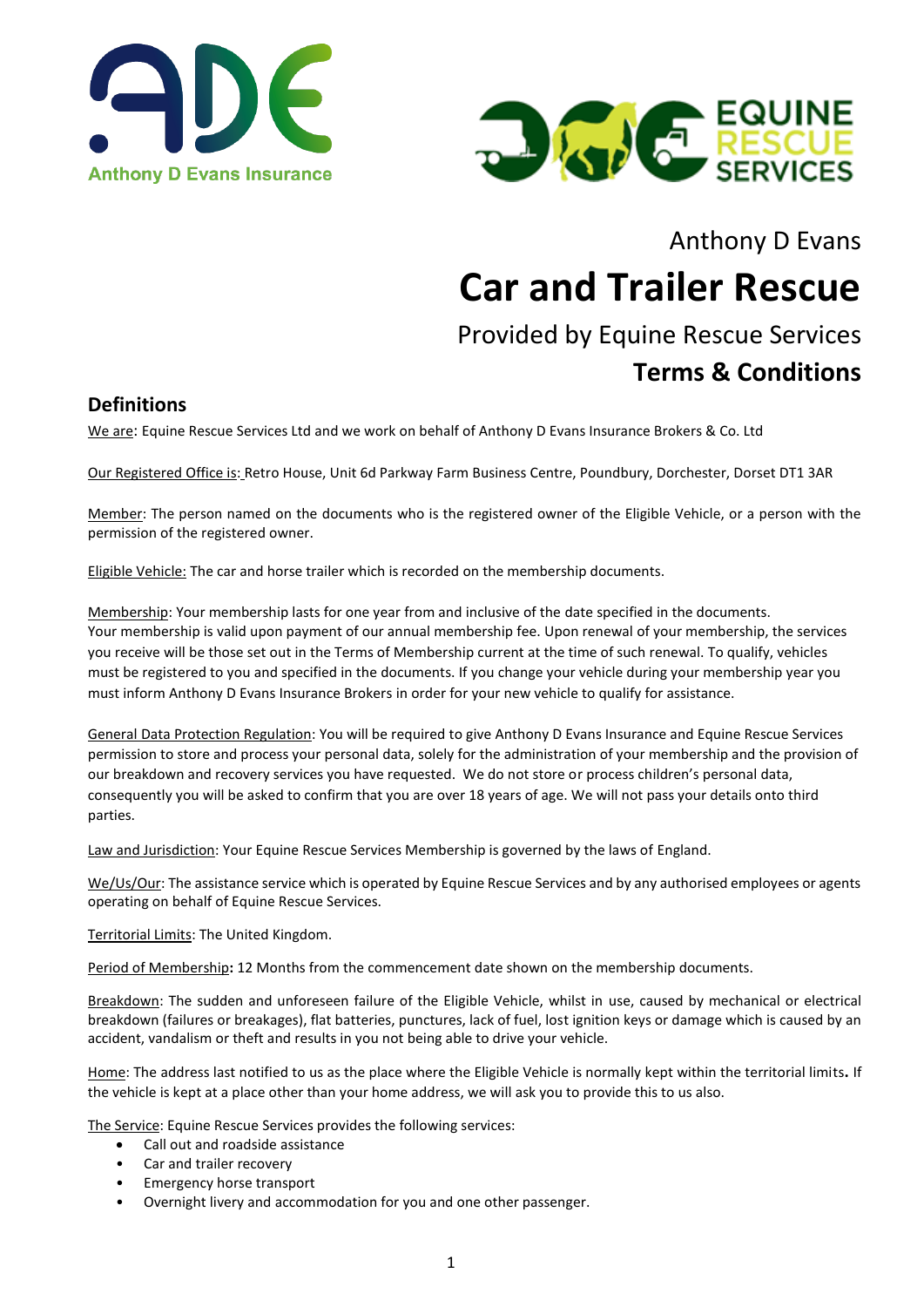# **General Conditions**

# **Membership**

- 1. You are not entitled to service under this membership within the first 24 hours of effecting your membership. If you do breakdown during the first 24 hours assistance can be provided at your own expense and we will invoice you retrospectively.
- 2. We will give service provided you have paid your membership subscription and do not owe us any money.
- 3. You must declare all material facts which are likely to affect the terms of your membership.
- 4. We will not make a refund if you cancel your membership during the membership year, except if you have cancelled within the first fourteen days from inception of your membership, and only providing you have not used our services.
- 5. You must produce a valid membership number or proof of identity to use our services. If these are not available we may refuse service or make a charge.
- 6. You must notify us immediately of any changes in the details you provided at the start of your membership.
- 7. You will be required to reimburse to us within 30 days from date of our invoice for any costs or expenses paid out on your behalf. Failure to do so may affect your ability to access the service.
- 8. If you fail to pay any outstanding fees, under the terms of membership we will take legal action against you to recover the funds. Interest will be added monthly, in line with Her Majesty's Court Service, HMCS.
- 9. Vehicles being used for business purposes i.e. Hire and Reward or exceeding 3.5tons gross vehicle weight are not eligible under this membership.
- 10. If you believe you have grounds to register a complaint regarding a service that we have provided, you must register the complaint with us within fourteen days of the date of the incident. Letters must be addressed to "Customer Services, Equine Rescue Services Ltd, Retro House, Unit 6d Parkway Farm Business Centre, Poundbury, Dorchester, Dorset DT1 3AR."
- 11. We reserve the right to refuse renewal of a membership.
- 12. Your telephone calls to and from both Anthony D Evans Insurance Brokers and Equine Rescue Services may be monitored and recorded as part of our training and quality assurance program. This complies with OFCOM regulations.

## **Vehicles and Breakdowns**

- 1. Equine Rescue Services will arrange and pay reasonable costs for roadside assistance and/or recovery of the Eligible Vehicle. The cost of parts, tyres, oils and materials remain the responsibility of the member and will be charged retrospectively. You will not/cannot be charged at roadside.
- 2. The Eligible Vehicle must be kept in a roadworthy condition. They must be maintained in accordance with the manufacturer's recommendations and must be serviced regularly. We retain the right to request proof of servicing.
- 3. An informed decision of either roadside repair or recovery will ultimately be made by the Service Centre.
- 4. We retain the right to request proof that faults which have given rise to previous incidents during the current membership year have been rectified
- 5. We will take legal action against anyone who uses our services dishonestly.
- 6. Our employees and contractors will use reasonable skill and care when providing the service.
- 7. We will not be responsible for any consequential loss in connection with an incident, however it is caused.
- 8. Tyres must be maintained in accordance with the law and the manufacturer's servicing guidelines.
- 9. Following a tyre blow out, we will fit your spare wheel unless the tyre is not serviceable or accessible or you request a new tyre to be supplied and fitted.
- 10. New tyres are charged out at a premium rate. You may also be charged for parts associated with tyre replacement and disposal of used tyres. We recommend you carry a serviceable spare wheel and tyre.
- 11. The prices of parts and materials that are given at roadside or on the phone by our staff or contractors at the time of the breakdown are estimated prices only and cannot be guaranteed.